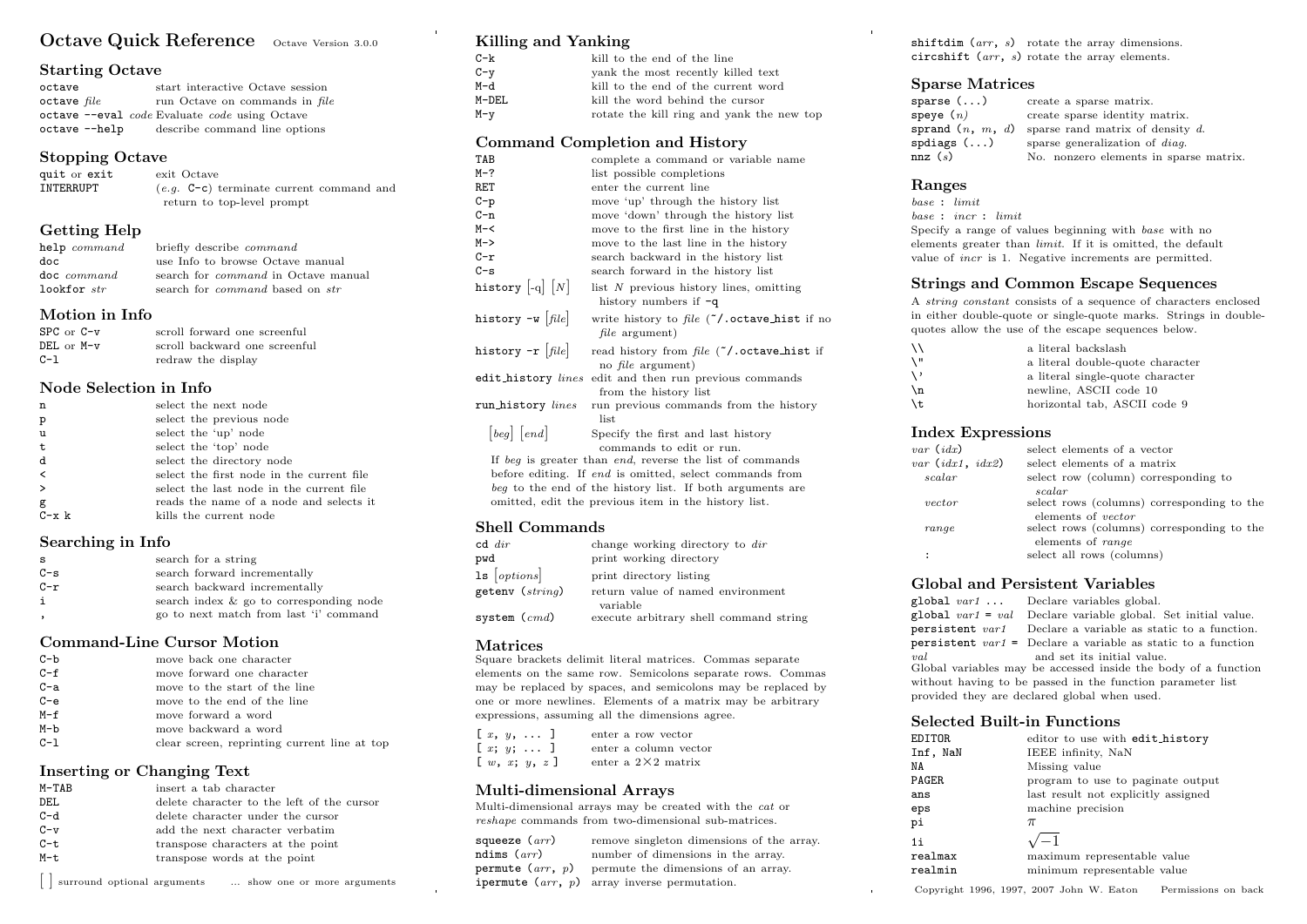#### Assignment Expressions

| $var = expr$          | assign expression to variable         |
|-----------------------|---------------------------------------|
| $var$ (idx) = $expr$  | assign expression to indexed variable |
| $var$ $(idx) = \Box$  | delete the indexed elements.          |
| $var\ \{idx\} = expr$ | assign elements of a cell array.      |

#### Arithmetic and Increment Operators

| $x + y$           | addition                                       |
|-------------------|------------------------------------------------|
| $x - y$           | subtraction                                    |
| $x * y$           | matrix multiplication                          |
| $x \cdot * y$     | element by element multiplication              |
| x / y             | right division, conceptually equivalent to     |
|                   | $(inverse (y') * x')'$                         |
| $x \cdot y$       | element by element right division              |
| $x \setminus y$   | left division, conceptually equivalent to      |
|                   | inverse $(x) * y$                              |
| $x \cdot \vee y$  | element by element left division               |
| $x \uparrow y$    | power operator                                 |
| $x \cdot \hat{y}$ | element by element power operator              |
| $- x$             | negation                                       |
| $+ x$             | unary plus (a no-op)                           |
| $x^{\prime}$      | complex conjugate transpose                    |
| $x$ .'            | transpose                                      |
| $++ x (-x)$       | increment (decrement), return <i>new</i> value |
| $x + (x - )$      | increment (decrement), return <i>old</i> value |

#### Comparison and Boolean Operators

These operators work on an element-by-element basis. Both arguments are always evaluated.

| $x \leq y$        | true if $x$ is less than $y$                |
|-------------------|---------------------------------------------|
| $x \leq y$        | true if $x$ is less than or equal to $y$    |
| $x == y$          | true if x is equal to $y$                   |
| $x \geq y$        | true if $x$ is greater than or equal to $y$ |
| x > y             | true if $x$ is greater than $y$             |
| $x := y$          | true if x is not equal to $y$               |
| $x \& y$          | true if both $x$ and $y$ are true           |
| $x \mid y$        | true if at least one of $x$ or $y$ is true  |
| 1 <sub>bool</sub> | true if <i>bool</i> is false                |

# Short-circuit Boolean Operators

Operators evaluate left-to-right. Operands are only evaluated if necessary, stopping once overall truth value can be determined. Operands are converted to scalars using the all function.

| $x$ & $y$  | true if both $x$ and $y$ are true          |
|------------|--------------------------------------------|
| $x \mid y$ | true if at least one of $x$ or $y$ is true |

# Operator Precedence

Table of Octave operators, in order of increasing precedence.

| ;,                          | statement separators                  |
|-----------------------------|---------------------------------------|
|                             | assignment, groups left to right      |
| &&                          | logical "or" and "and"                |
| &.                          | element-wise "or" and "and"           |
| $\lt \lt = == \gt = \gt !=$ | relational operators                  |
|                             | colon                                 |
|                             | addition and subtraction              |
| $*$ / \ $*$ . / . \         | multiplication and division           |
|                             | transpose                             |
| + - ++ -- !                 | unary minus, increment, logical "not" |
|                             | exponentiation                        |

#### Paths and Packages

| display the current Octave function path. |
|-------------------------------------------|
| display the default path.                 |
| add a directory to the path.              |
| manipulate the Octave executable path.    |
| display installed packages.               |
| Load an installed package.                |
|                                           |

#### Cells and Structures

| $var$ . field = $\dots$ | set a field of a structure.                 |
|-------------------------|---------------------------------------------|
| $var\{idx\}$ =          | set an element of a cell array.             |
| cellfun $(f, c)$        | apply a function to elements of cell array. |
| fieldnames ( $s$ )      | returns the fields of a structure.          |
|                         |                                             |

#### Statements

for  $identity = expr \,stmt-list \, endfor$ Execute stmt-list once for each column of expr. The variable identifier is set to the value of the current column during each iteration. while (condition) stmt-list endwhile Execute stmt-list while condition is true. break exit innermost loop

| vi ean   | exit immermost toop               |
|----------|-----------------------------------|
| continue | go to beginning of innermost loop |
| return   | return to calling function        |

if (condition) if-body else else-body endif

Execute if-body if condition is true, otherwise execute elsebody.

if (condition) if-body elseif (condition) elseif-body endif Execute if-body if condition is true, otherwise execute the elseif-body corresponding to the first elseif condition that is true, otherwise execute else-body. Any number of elseif clauses may appear in an if statement.

unwind protect body unwind protect cleanup cleanup end Execute body. Execute cleanup no matter how control exits body.

try body catch cleanup end Execute body. Execute cleanup if body fails.

# Strings<br>strcmp  $(s, t)$

compare strings strcat  $(s, t, \ldots)$  concatenate strings

regexp (str, pat) strings matching regular expression regexprep (str, pat, rep) Match and replace sub-strings

# Defining Functions

function  $[ret-list] function-name [(arg-list)]$ function-body endfunction

ret-list may be a single identifier or a comma-separated list of identifiers delimited by square-brackets.

arg-list is a comma-separated list of identifiers and may be empty.

#### Function Handles

 $\mathfrak{G}$ func Define a function handle to func.  $\mathcal{Q}(var1, \ldots)$  expr Define an anonymous function handle.<br>str2func (str) Create a function handle from a string Create a function handle from a string. functions (handle) Return information about a function handle. func2str (handle) Return a string representation of a function handle. handle (arg1, ...) Evaluate a function handle. feval (func, arg1, Evaluate a function handle or string, ...) passing remaining args to func Anonymous function handles take a copy of the variables in the current workspace.

# Miscellaneous Functions

| eval $(\mathit{str})$     | evaluate <i>str</i> as a command                        |
|---------------------------|---------------------------------------------------------|
|                           | $error (message)$ print message and return to top level |
|                           | warning ( <i>message</i> ) print a warning message      |
| $\texttt{clear}\ pattern$ | clear variables matching pattern                        |
| exist $(\mathit{str})$    | check existence of variable or function                 |
| who, whos                 | list current variables                                  |
| whos $var$                | details of the variable var                             |

# Basic Matrix Manipulations

| rows $(a)$<br>columns $(a)$<br>all $(a)$<br>any $(a)$ | return number of rows of a<br>return number of columns of a<br>check if all elements of a nonzero<br>check if any elements of a nonzero |
|-------------------------------------------------------|-----------------------------------------------------------------------------------------------------------------------------------------|
| find $(a)$<br>sort $(a)$                              | return indices of nonzero elements<br>order elements in each column of a                                                                |
| sum $(a)$                                             | sum elements in columns of a                                                                                                            |
| prod $(a)$                                            | product of elements in columns of $a$                                                                                                   |
| min (args)                                            | find minimum values                                                                                                                     |
| max (args)                                            | find maximum values                                                                                                                     |
| rem $(x, y)$                                          | find remainder of $x/y$                                                                                                                 |
|                                                       | <b>reshape</b> $(a, m, n)$ reformat a to be m by n                                                                                      |
|                                                       | $diag(v, k)$ create diagonal matrices                                                                                                   |
|                                                       | <b>linspace</b> $(b, l, n)$ create vector of linearly-spaced elements                                                                   |
|                                                       | logspace $(b, l, n)$ create vector of log-spaced elements                                                                               |
| eye $(n, m)$                                          | create $n$ by $m$ identity matrix                                                                                                       |
| ones $(n, m)$                                         | create $n \times m$ matrix of ones                                                                                                      |
| zeros $(n, m)$                                        | create $n$ by $m$ matrix of zeros                                                                                                       |
| rand $(n, m)$                                         | create $n$ by $m$ matrix of random values                                                                                               |

#### Linear Algebra

| chol $(a)$               | Cholesky factorization                   |
|--------------------------|------------------------------------------|
| $\det$ (a)               | compute the determinant of a matrix      |
| eig ( $a$ )              | eigenvalues and eigenvectors             |
| expm $(a)$               | compute the exponential of a matrix      |
| hess ( $a$ )             | compute Hessenberg decomposition         |
| inverse $(a)$            | invert a square matrix                   |
| norm $(a, p)$            | compute the $p$ -norm of a matrix        |
| pinv ( $a$ )             | compute pseudoinverse of $a$             |
| qr ( $a$ )               | compute the QR factorization of a matrix |
| $\texttt{rank} \;\, (a)$ | matrix rank                              |
| sprank $(a)$             | structural matrix rank                   |
| schur ( $a$ )            | Schur decomposition of a matrix          |
| svd $(a)$                | singular value decomposition             |
| syl $(a, b, c)$          | solve the Sylvester equation             |
|                          |                                          |